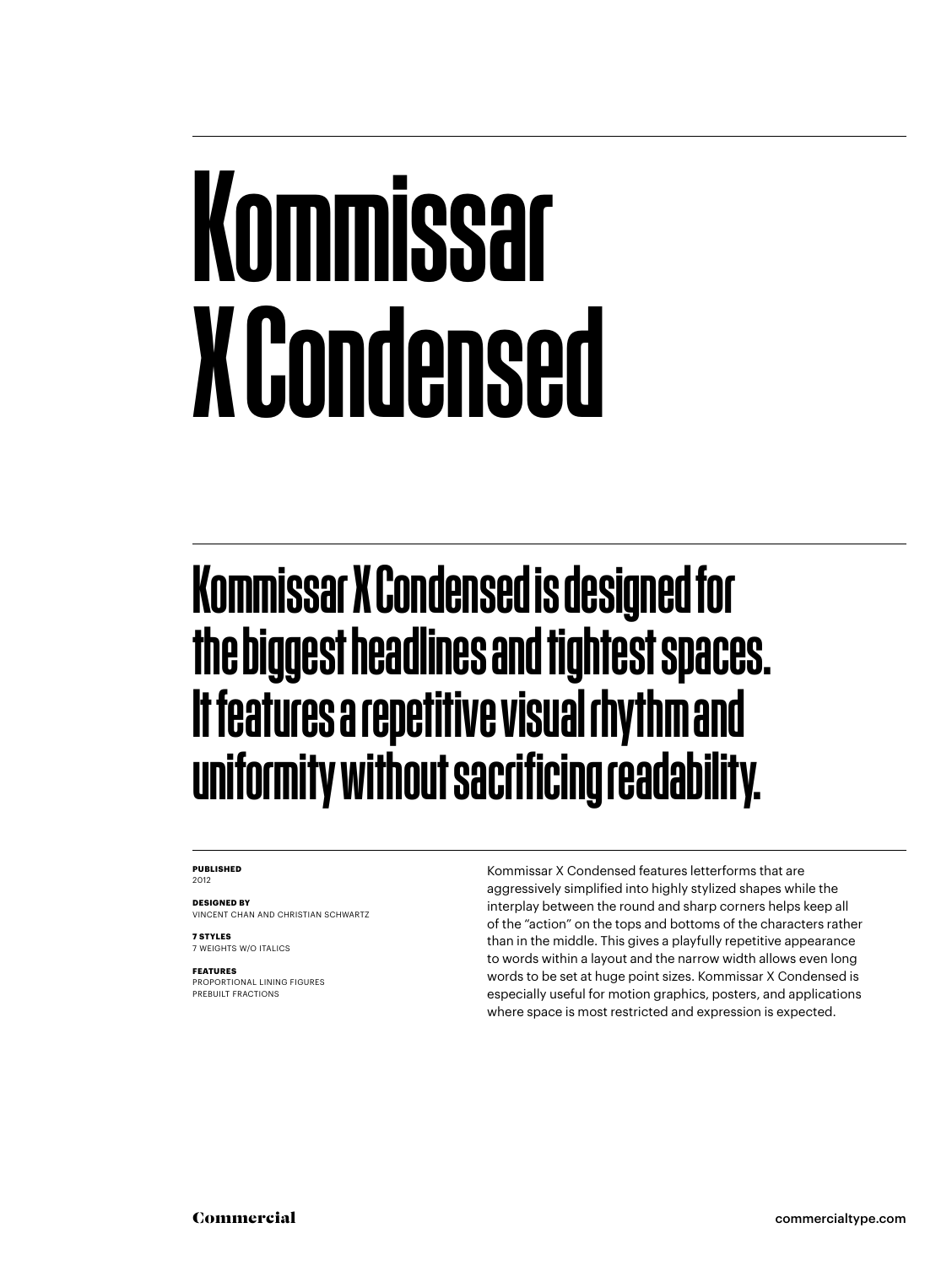Kommissar X Condensed Thin Kommissar X Condensed Extralight Kommissar X Condensed Light Kommissar X Condensed Regular Kommissar X Condensed Medium **Kommissar X Condensed Bold** Kommissar X Condensed Ultra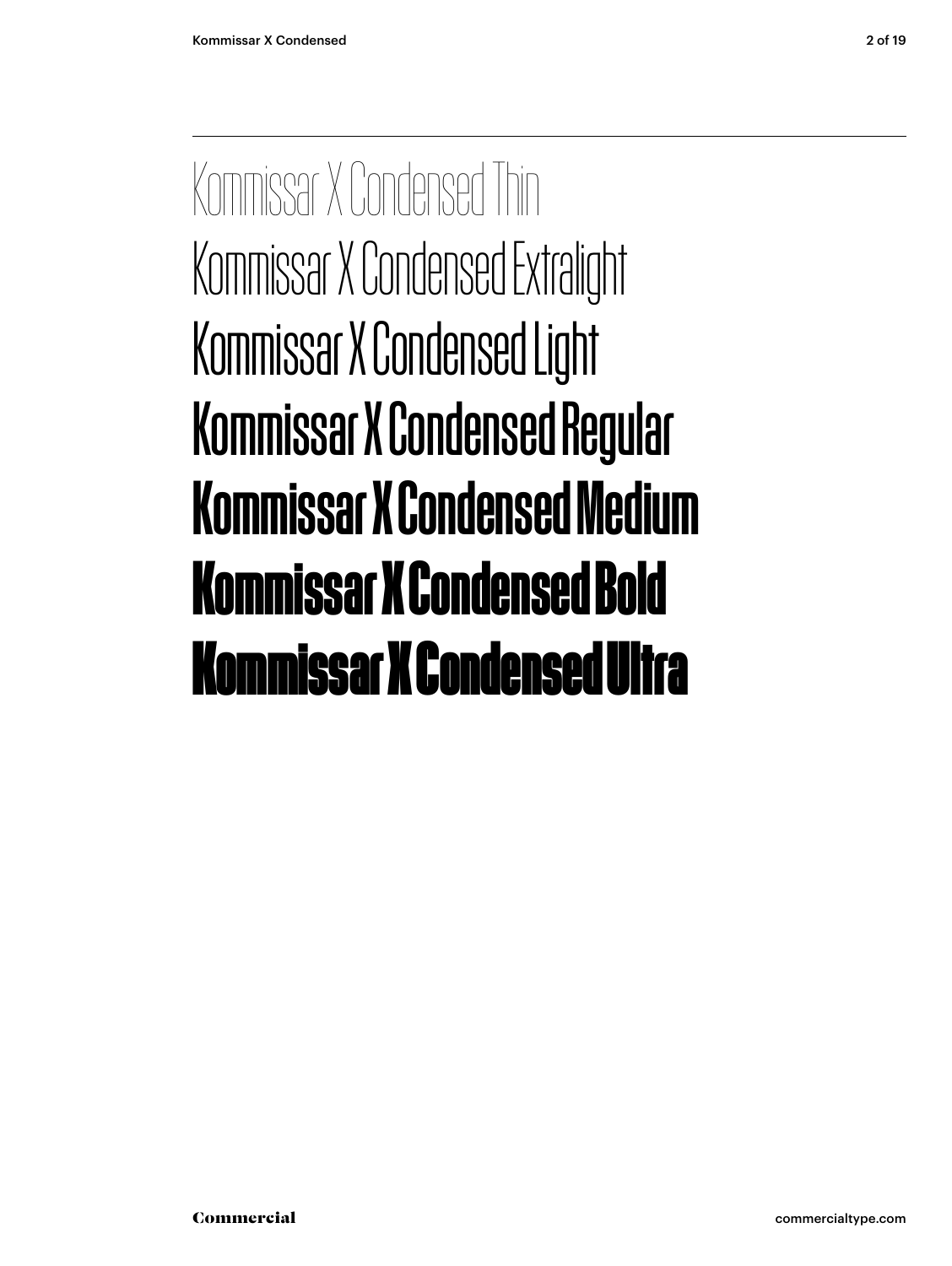# PRINAMALAKIN Voraussetzungen

KOMMISSAR X CONDENSED THIN, 150 PT

# CONTEMPORARY Extraterritoriality

KOMMISSAR X CONDENSED EXTRALIGHT, 150 PT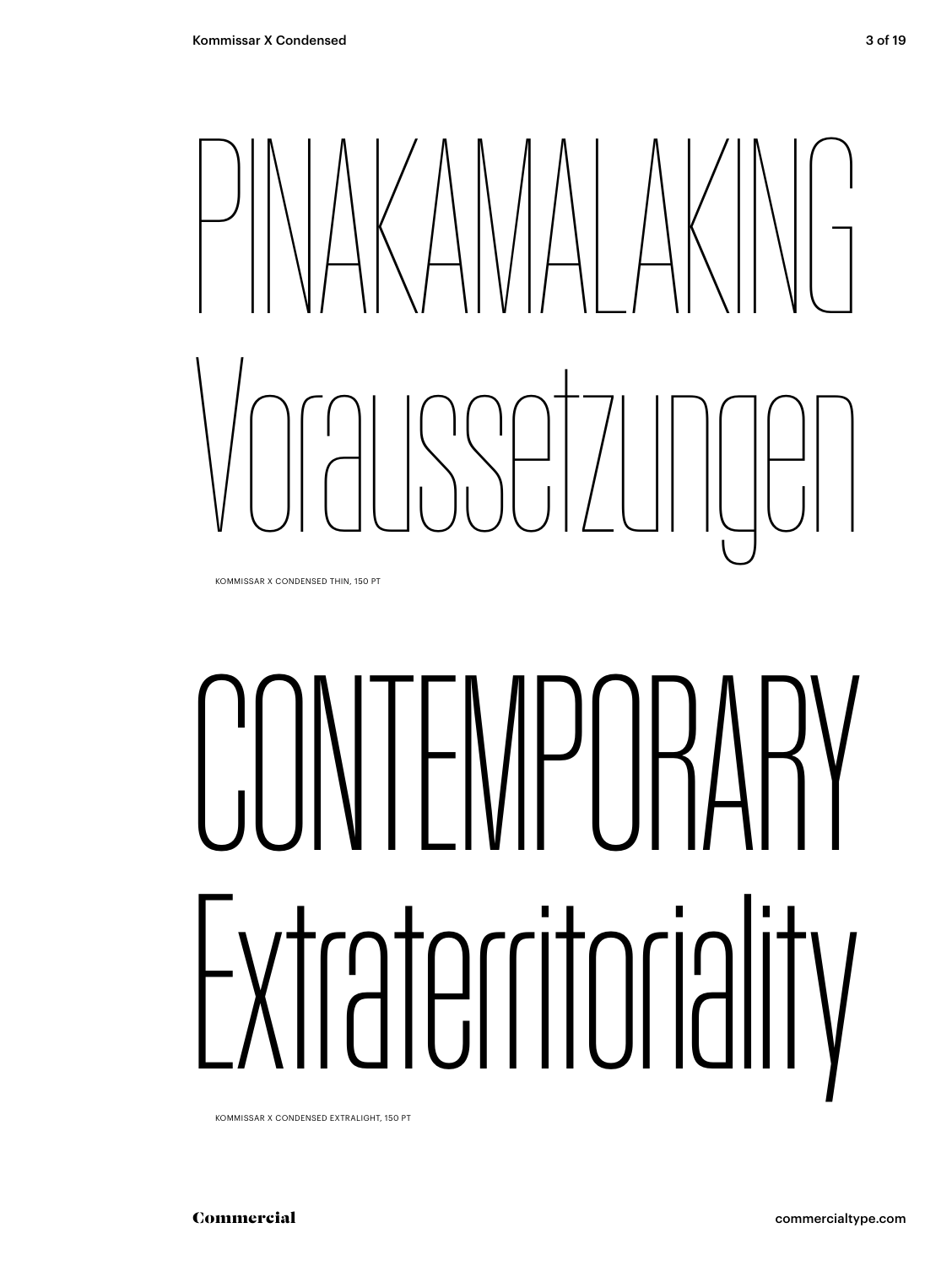# CĂSĂTOREASCA sychotherapy KOMMISSAR X CONDENSED LIGHT, 150 PT

# VESTMINSTER Gömfröväxter

KOMMISSAR X CONDENSED REGULAR, 150 PT

Commercial

commercialtype.com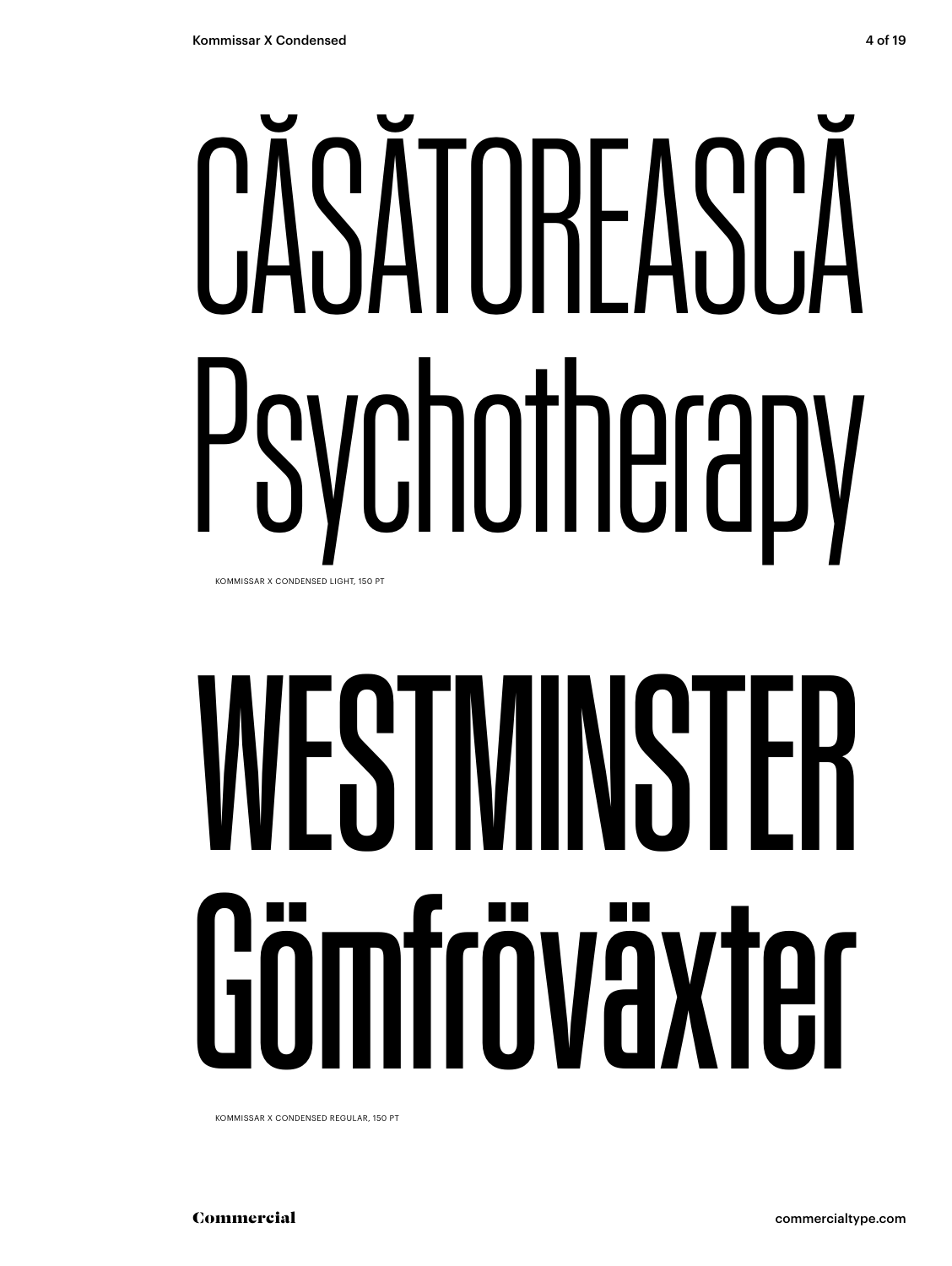# TANGENTIELIT Development

KOMMISSAR X CONDENSED MEDIUM, 150 PT



KOMMISSAR X CONDENSED BOLD, 150 PT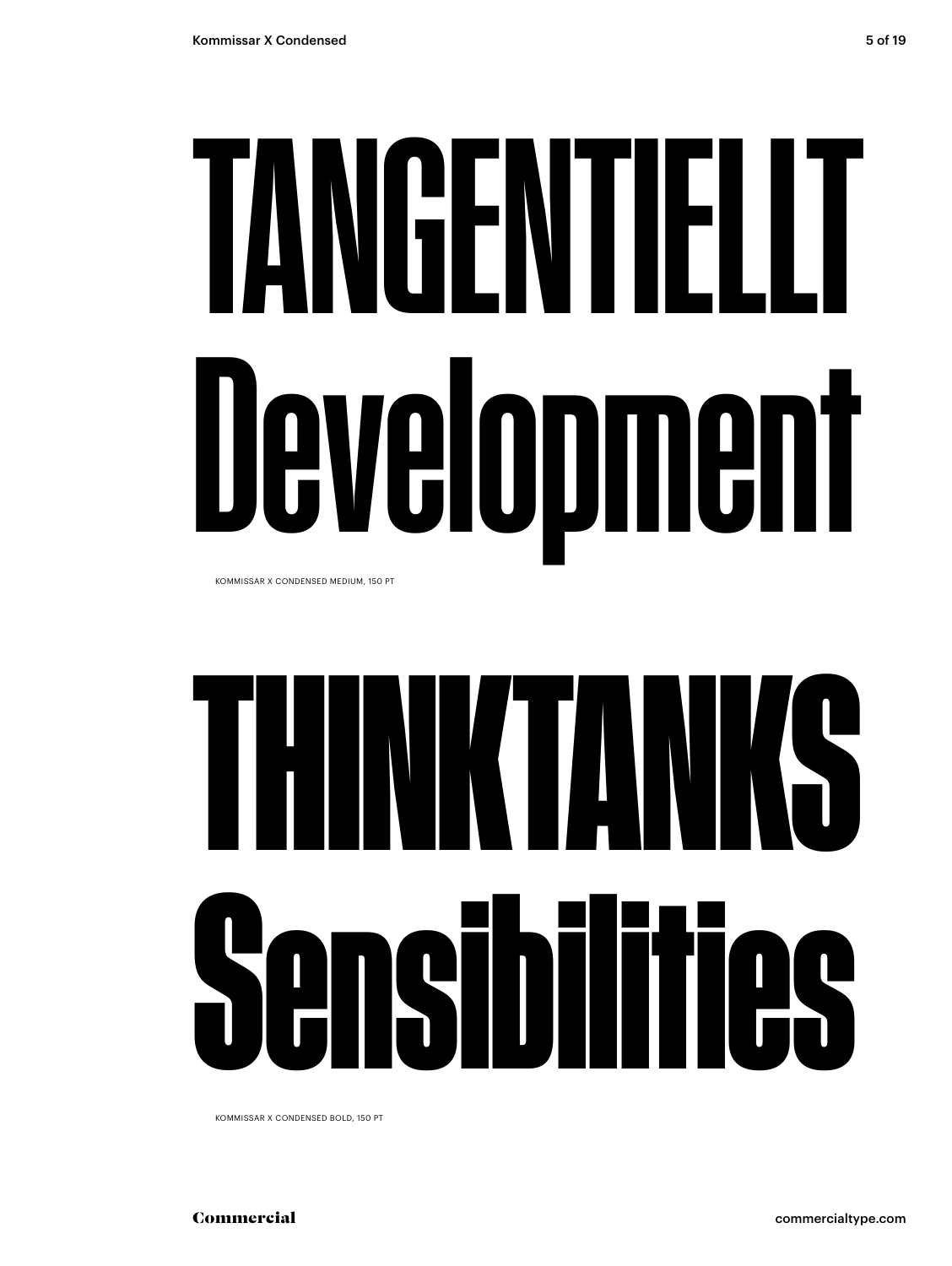

KOMMISSAR X CONDENSED ULTRA, 150 PT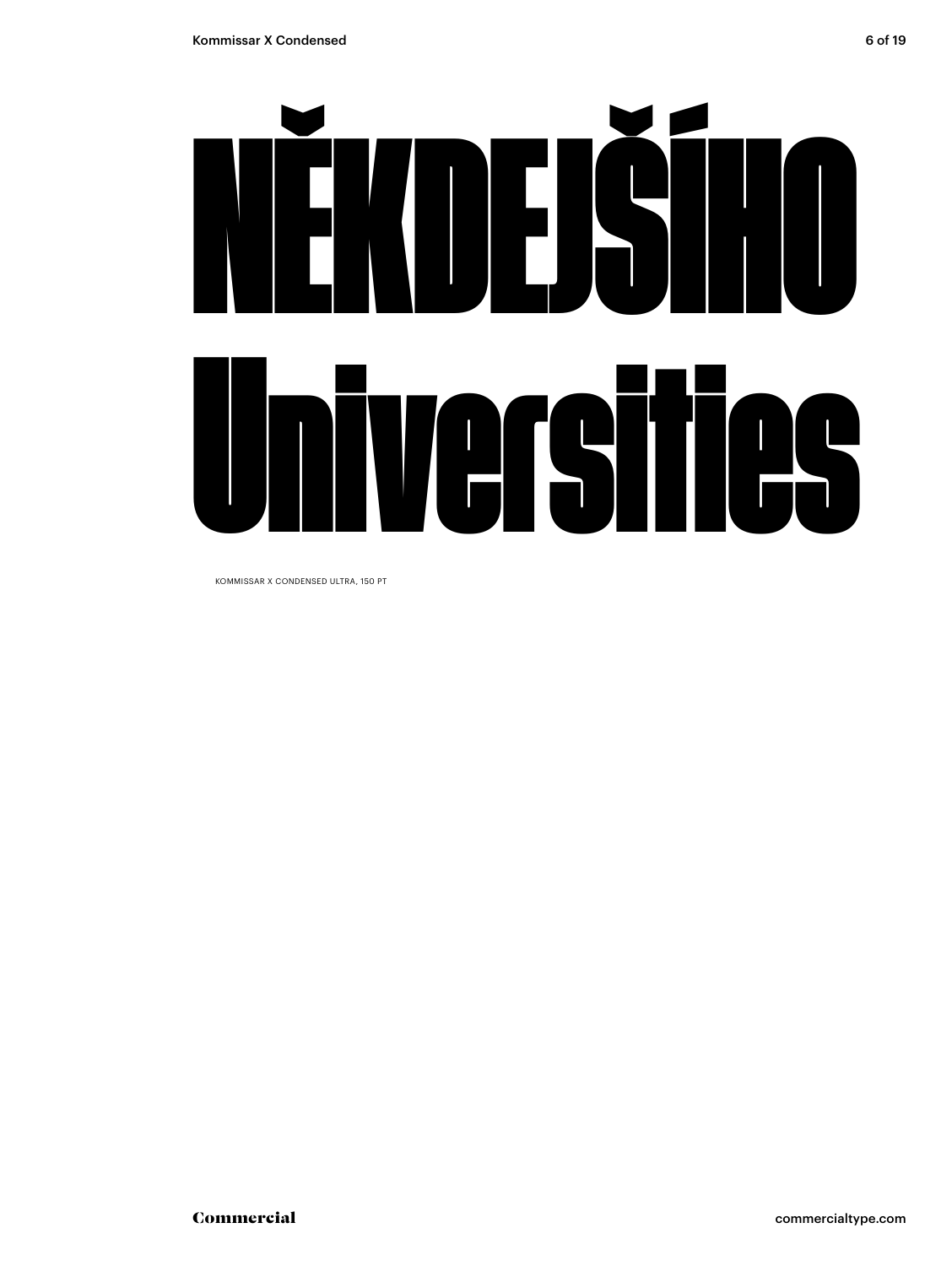# annissioned wor BAJNOKSÁG FÉLBESZAKAD Final national qualifications

KOMMISSAR X CONDENSED THIN, 100 PT

## Exhibited a broad palette SYNTHESIZED PRODUCTS Western Mountain Valley

KOMMISSAR X CONDENSED EXTRALIGHT, 100 PT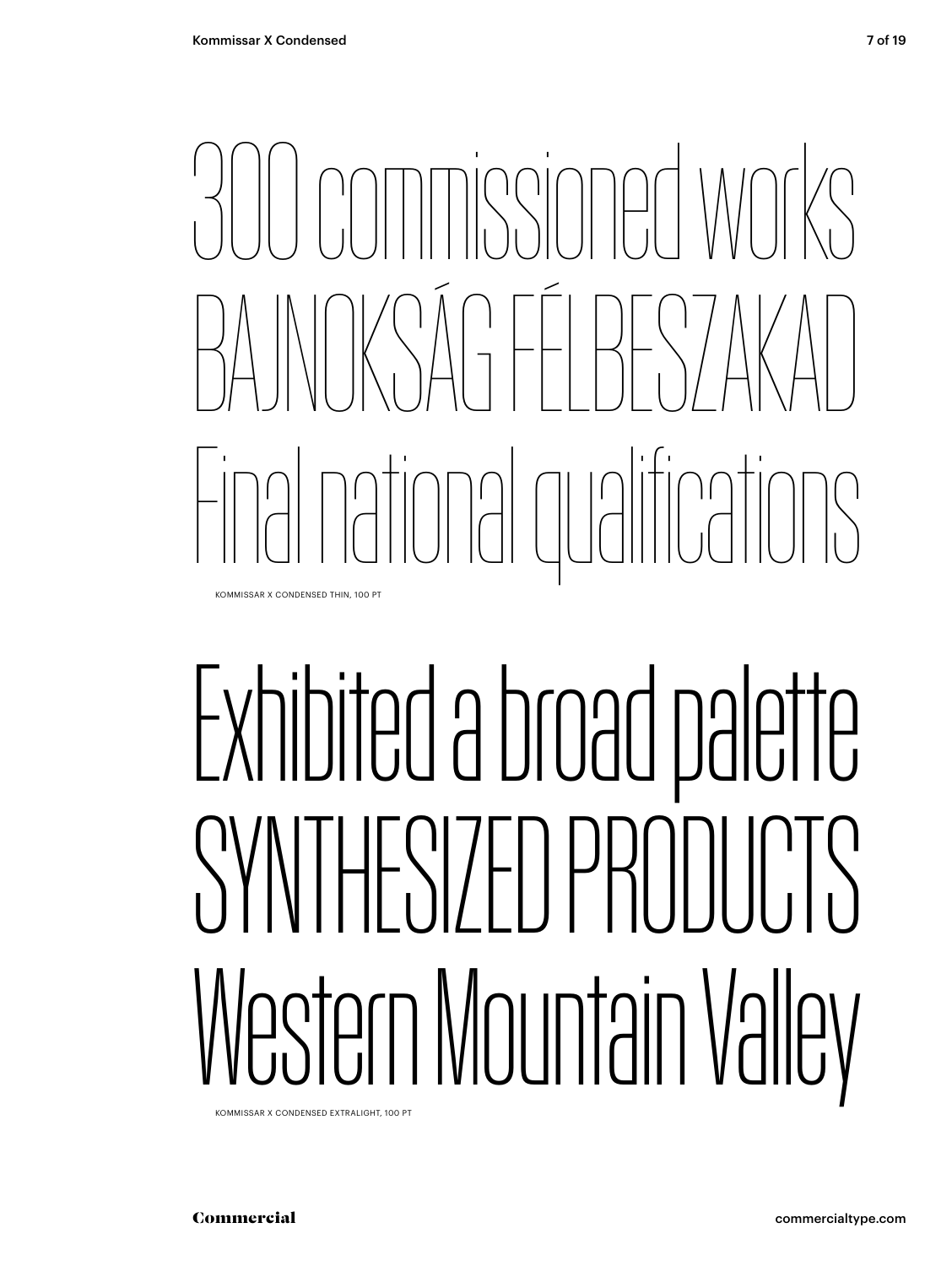# Prava njenih državljana FORLÆNGE TØRRETIDEN Sustainable prosperity

KOMMISSAR X CONDENSED LIGHT, 100 PT

# Noise and bias levels DOMINIO DE LA FIGURA Peperiksaan ini tidak

KOMMISSAR X CONDENSED REGULAR, 100 PT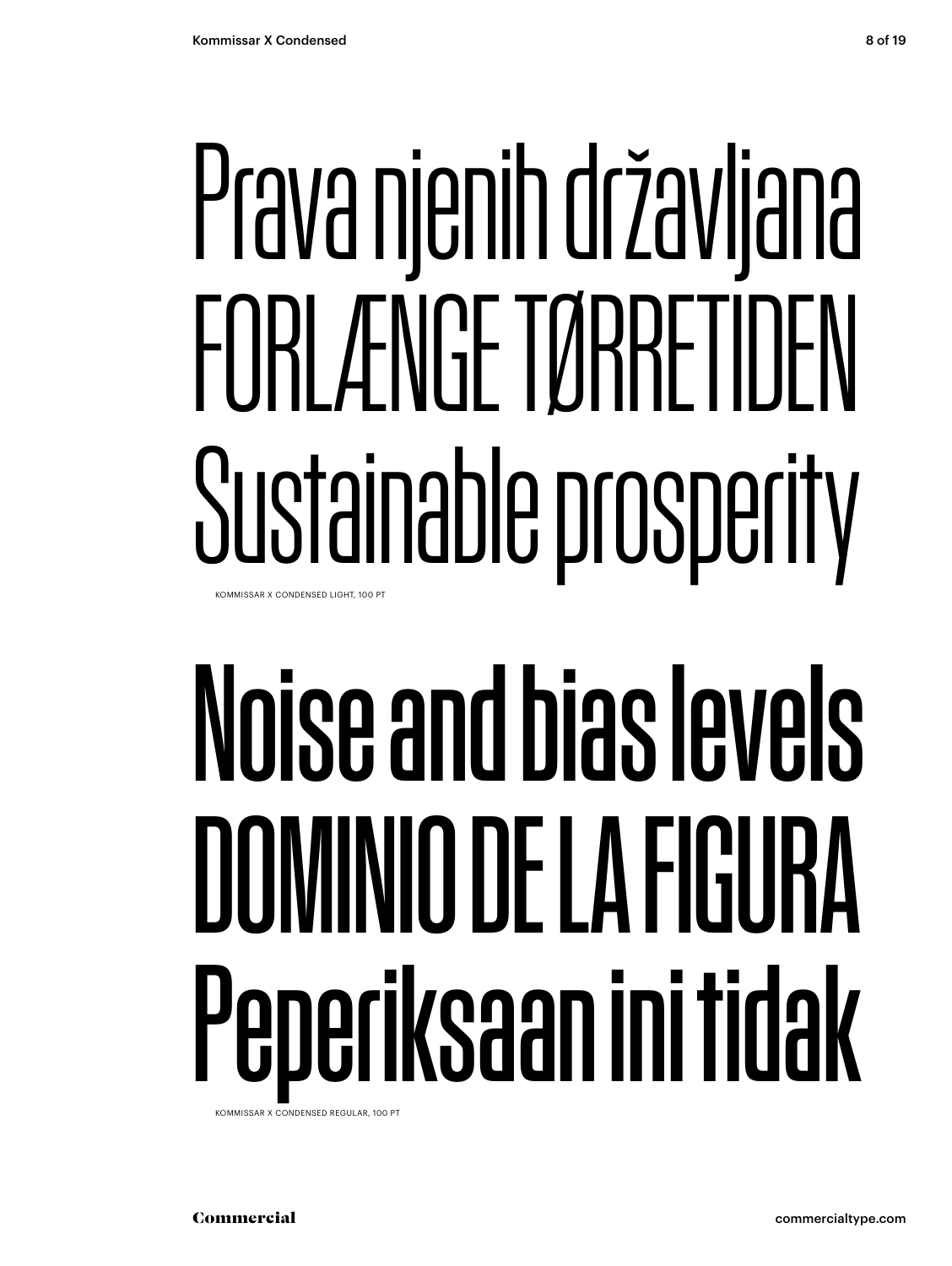## Economic Activities CULTURE SPECIALIST La Strada della Forra

KOMMISSAR X CONDENSED MEDIUM, 100 PT

# **Fundamental rights ABSURD SITUATION Drafting processes**

KOMMISSAR X CONDENSED BOLD, 100 PT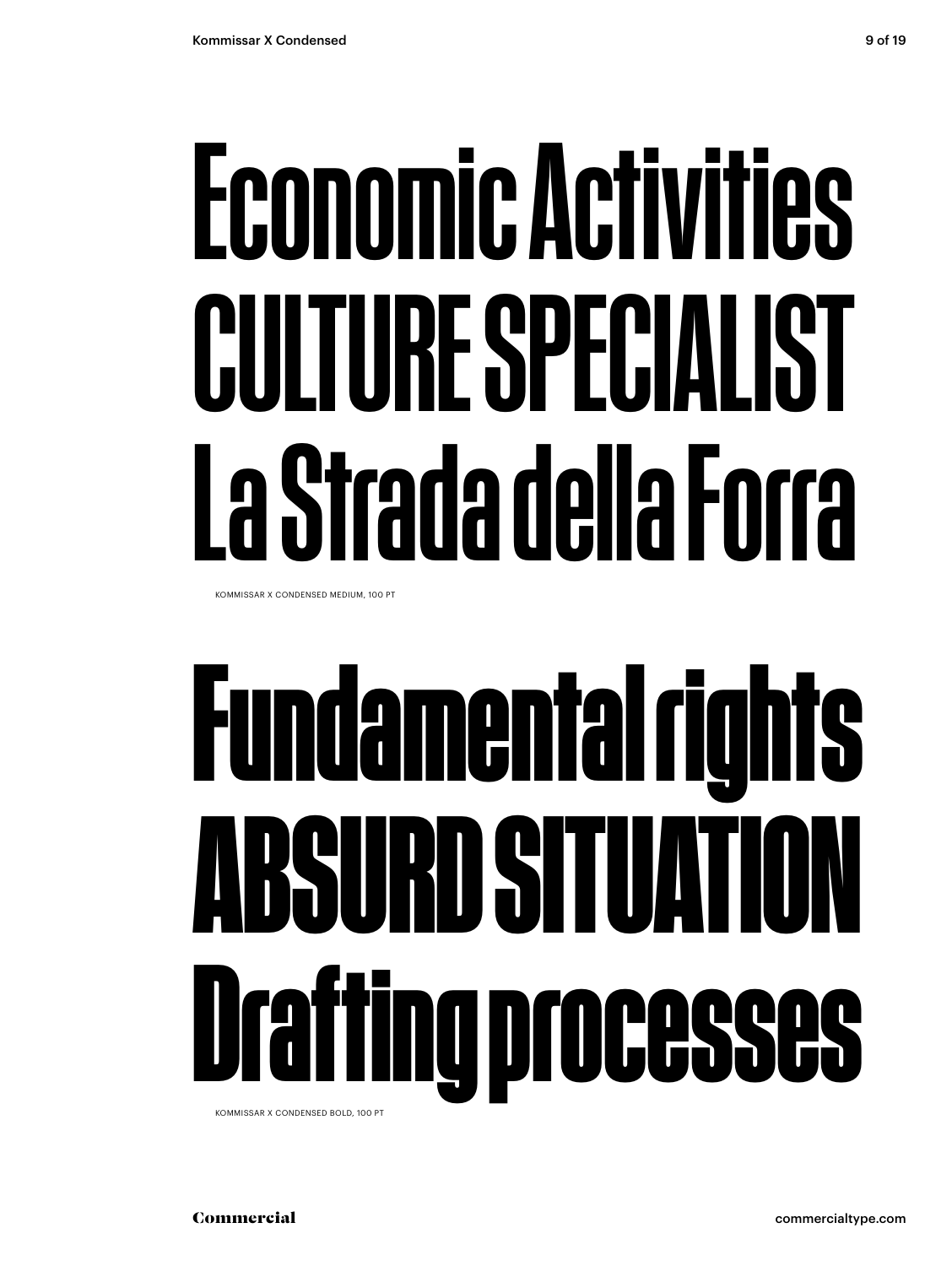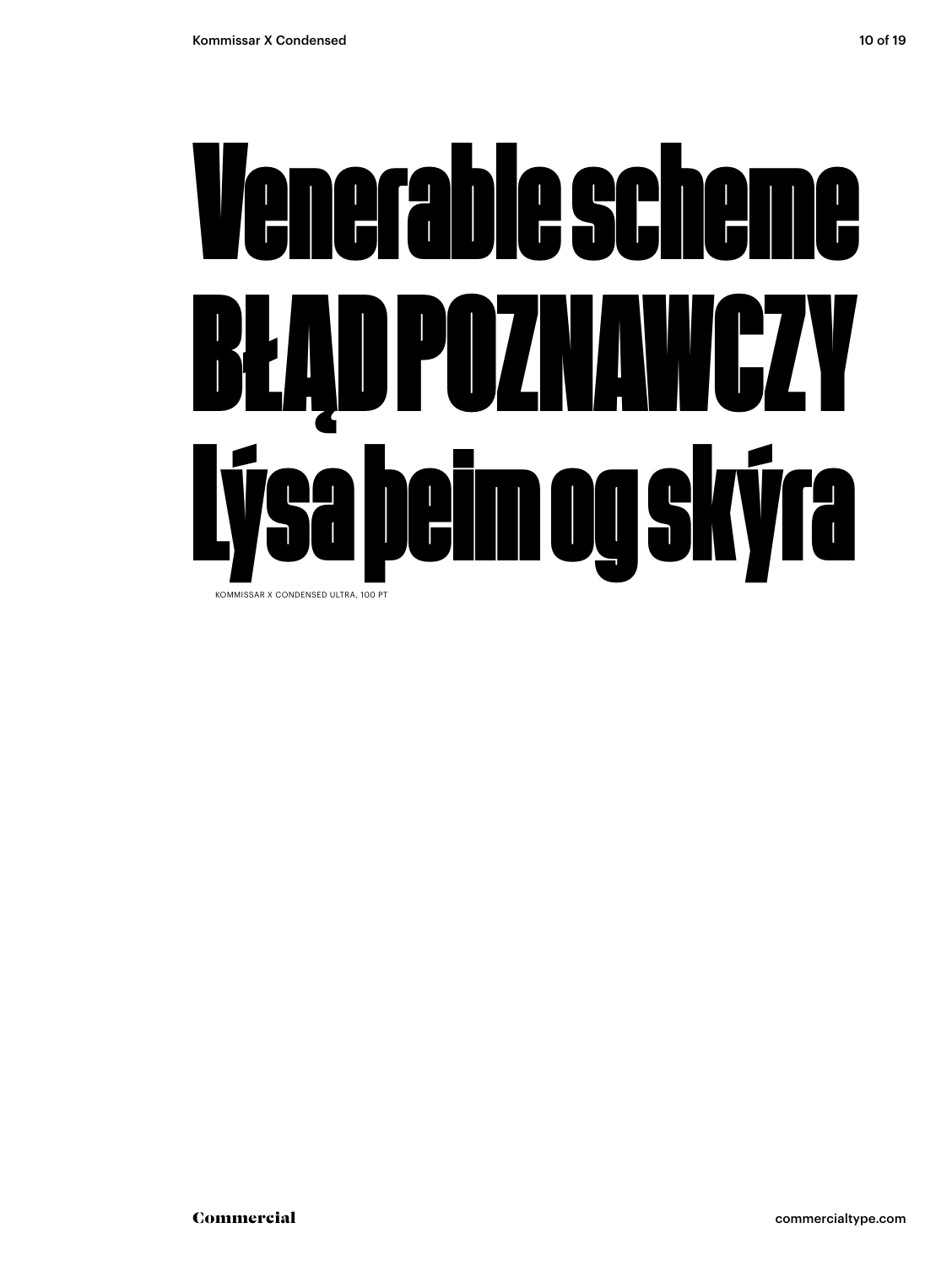SEEMINGLY MINOR CHARACTERIZATION Composée de plus de sept cent toiles KOMMISSAR X CONDENSED THIN, 70 PT

### IN THE MODERN PERIOD, WE'VE NO Reunião do Conselho de Ascensão

KOMMISSAR X CONDENSED EXTRALIGHT, 70 PT

### DE 1997 À 2011, IL EST NOTAMMENT Amazingly realistic interpretation

#### KOMMISSAR X CONDENSED LIGHT, 70 PT

#### RATIFYING CLIMATE AGREEMI Vorkommen der Variationen in

KOMMISSAR X CONDENSED REGULAR, 70 PT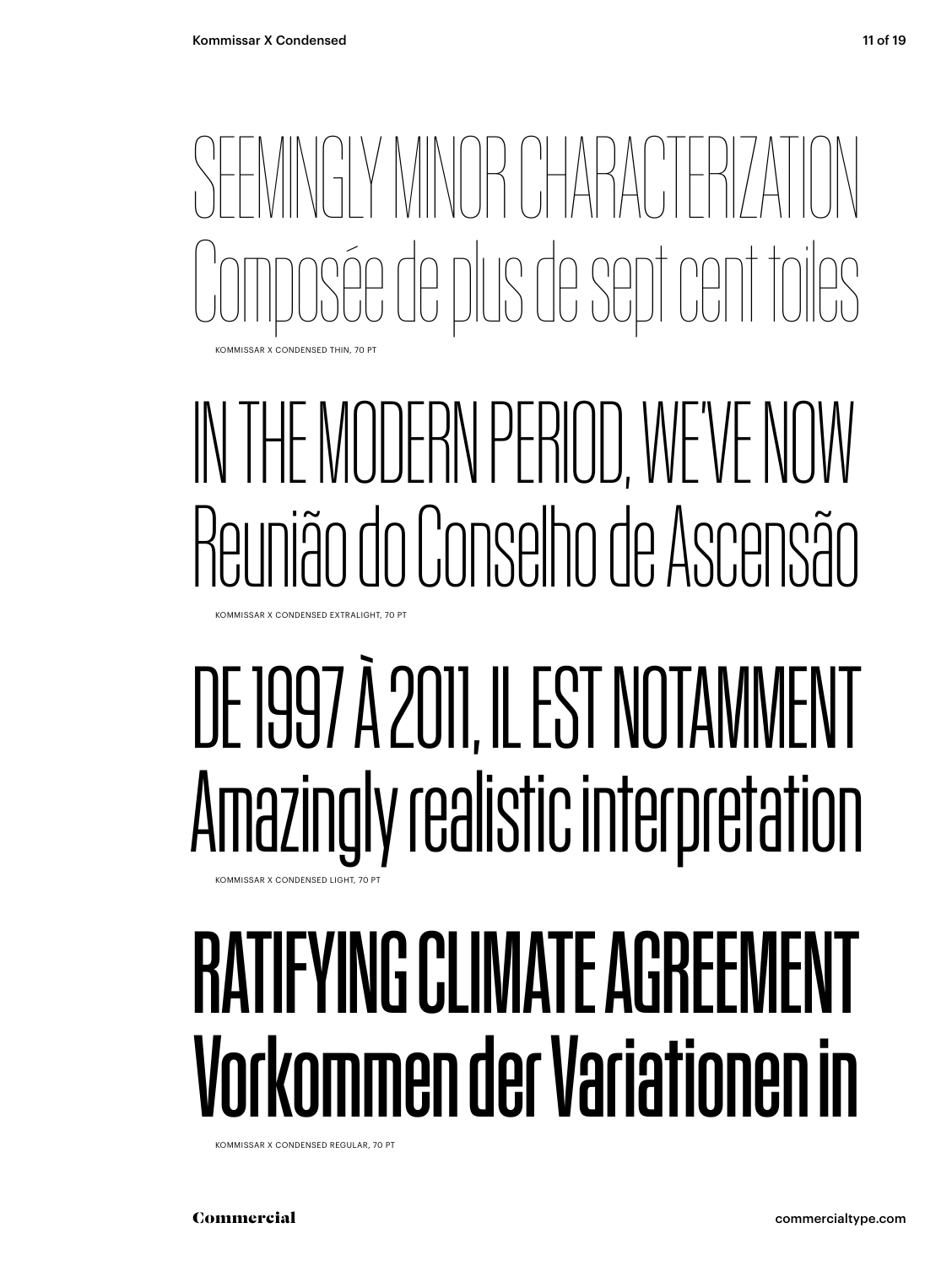### DZĪVO 27 MILJONI IEDZĪVOTĀJU Kaip socialinių mokslų šakos

**COMMISSAR X CONDENSED MEDIUM, 70 PT** 

### **AZ ÓGÖRÖG FOLYAMATOSAN Chemists & Microbiologists**

KOMMISSAR X CONDENSED BOLD, 70 PT

### UPSIDES OF CONTRAST **Lox of Morphologies**

KOMMISSAR X CONDENSED ULTRA, 70 PT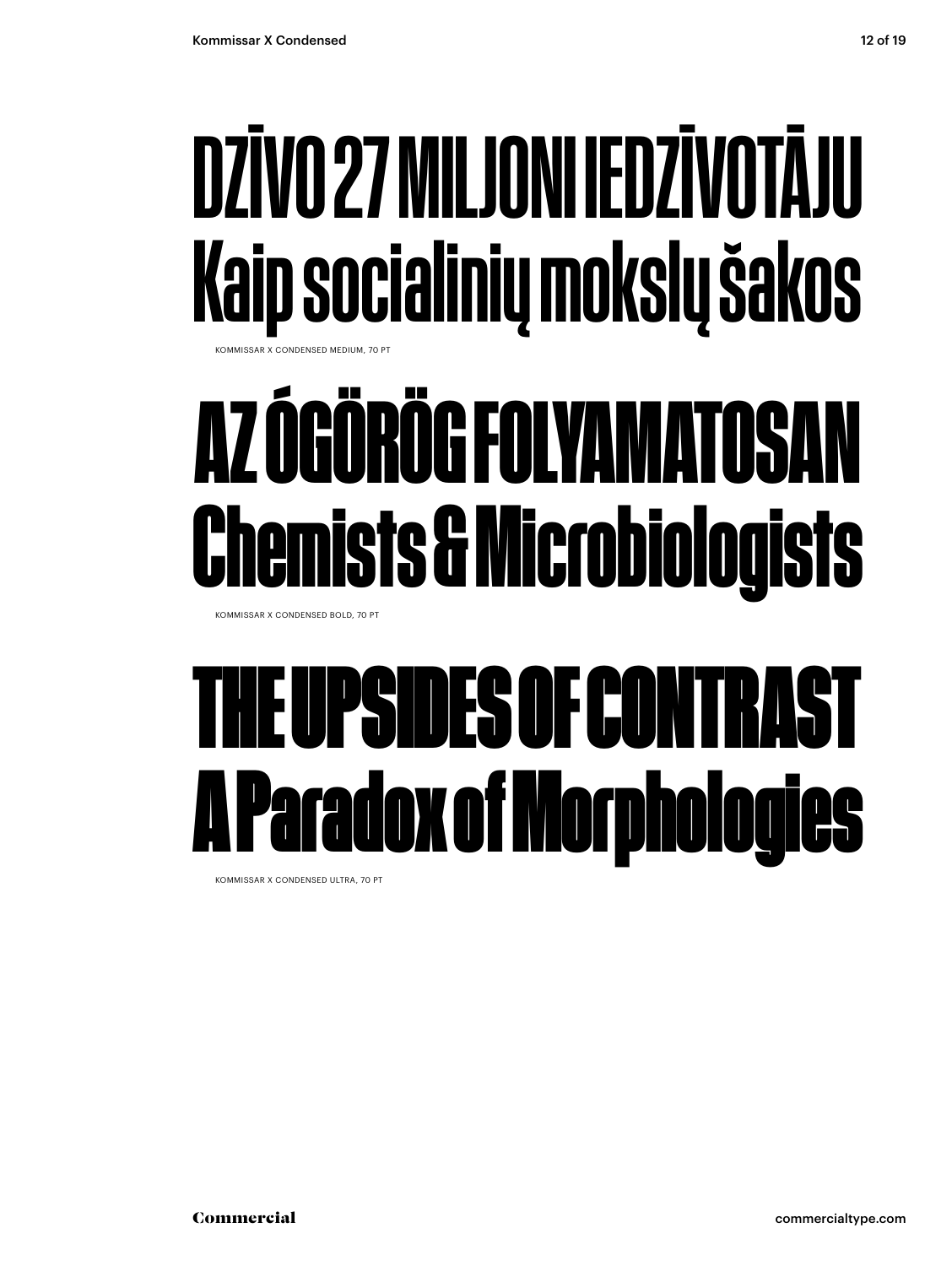KOMMISSAR X CONDENSED THIN, 40 PT Maailmassa havaitaan vuosittain noin 170 trooppista hirmumyrskyä SI INNESS WAS ANHEVED IN FARIY 1869 WITH THE ESTABLISHMENT He's often varied his personality to suit those preferences of some

Anticyclones aloft also form within warm core lows, due to an THE MOST DIVERGENT LANGUAGES OF THE SAMOYEDIC BRANCH Uraganski vjetrovi dostižu brzinu između 2900 pa čak do 5100 KOMMISSAR X CONDENSED EXTRALIGHT, 40 PT

The canals were built in the period between 1872 and 1891 PASSIONNÉ, IL NE CESSE D'ENRICHIR SA CULTURE PICTURALE Dýpsti punktur hafsins er Tímordældin sem nær 17.300 km

KOMMISSAR X CONDENSED LIGHT, 40 PT

#### Az egyik, hogy teljesen eltűnik a nyelvet beszélő nép TRANSITIONS FROM SPOKEN TO AN EXTINCT LANGUAGES The Ob's entire main course is inside Russia although

KOMMISSAR X CONDENSED REGULAR, 40 PT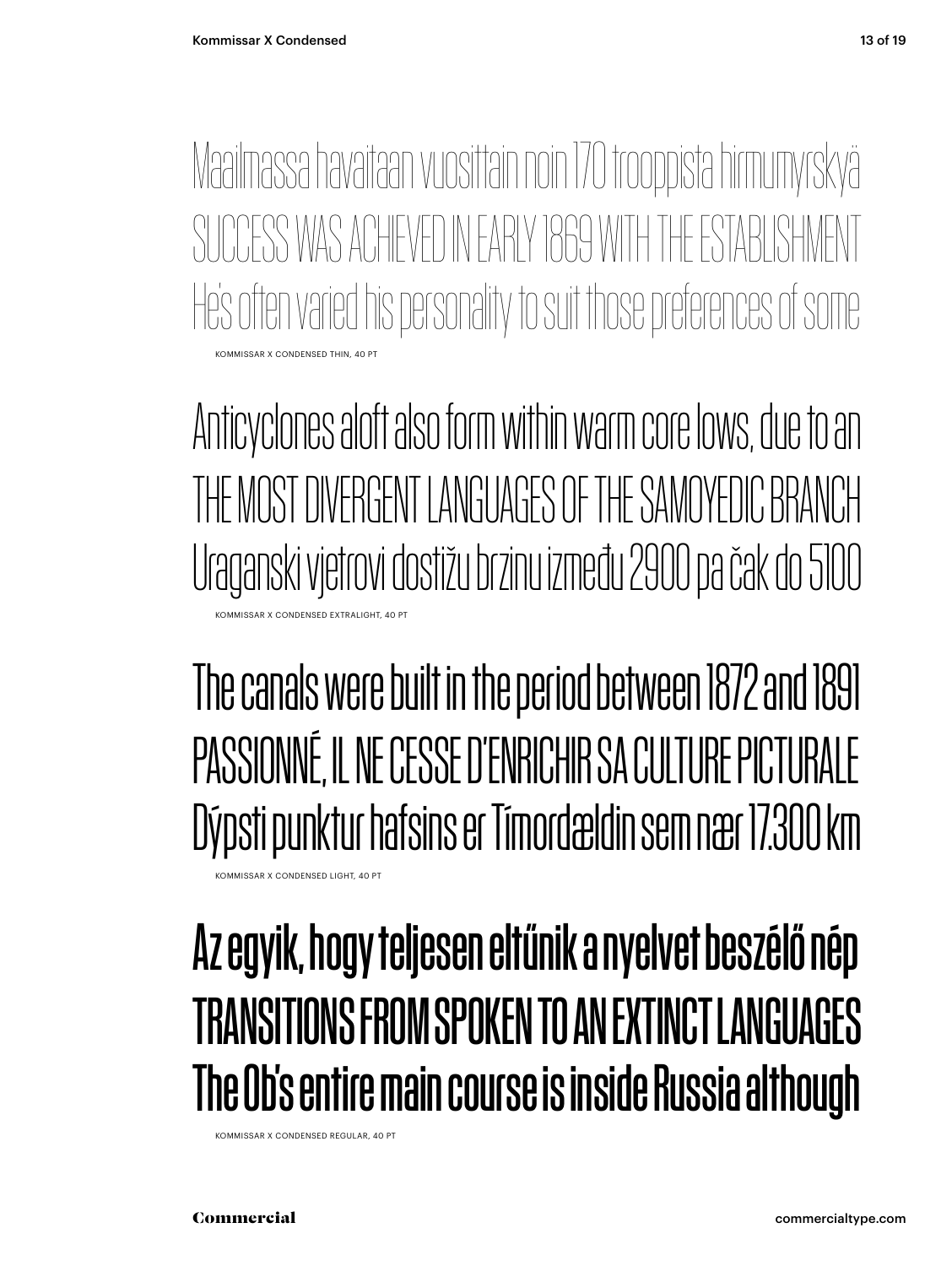#### Its third formulation is credited to Swiss scientists NEW INSTITUTIONS SUCH AS THE EDUCATION SYSTEM Büyük kasırgalarda havanın akımı 4.717 m'den daha

**KOMMISSAR X CONDENSED MEDIUM, 40 PT** 

#### **Tot de dood van koningin Victoria in 1901 waren er UNA VOLTA TAGLIATO, STAGIONATO ED ESSICCATO Nord for øen ligger Ombaisundet og Wetarsundet**

KOMMISSAR X CONDENSED BOLD, 40 PT

#### Sommerfild went to the University of Göttingen ERSTERE TEILGEBIETE GELTEN AUCH ALS FÄCHER Legazpi dropped anchor in late August 1564 and

KOMMISSAR X CONDENSED ULTRA, 40 PT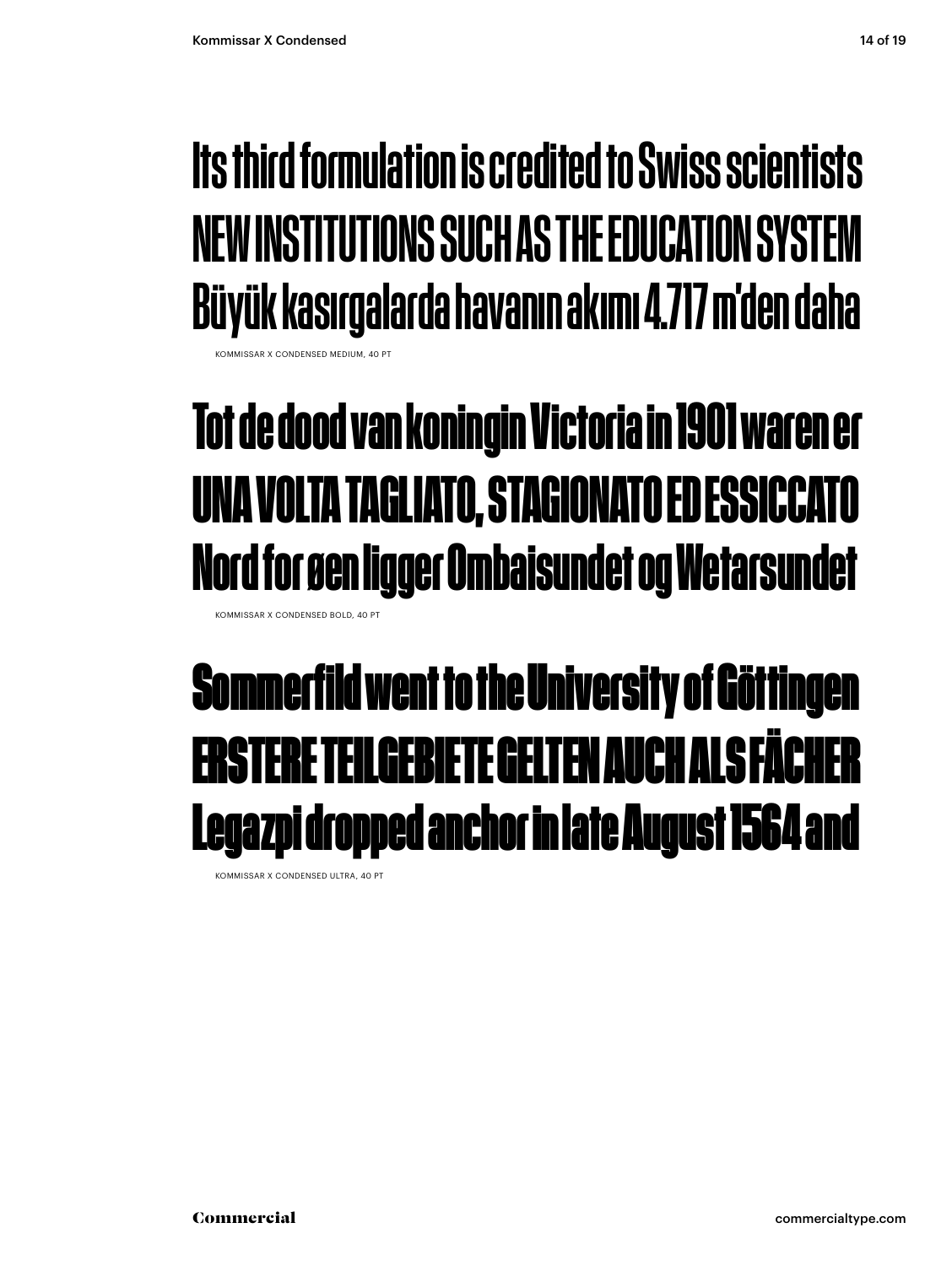KOMMISSAR X CONDENSED THIN, 24 PT From a cloud chamber photograph of cosmic rays American physicist Carl Anderson identified several tracks of JAN GROEIDE OP AAN DE EGELANTIERSGRACHT, SCHUIN TEGENOVER HET ST. ANDRIESI

KOMMISSAR X CONDENSED EXTRALIGHT, 24 PT Mais leurs rapports étaient parfois difficiles à cause de la différence de leurs points de vue concernant PRVNÍM ŘEDITELEM SE STAL HISTORIK LUCIEN FEBVRE, KTERÉHO ROKU 1957 VYSTŘÍDAL FERNAND BRAUDEL

KOMMISSAR X CONDENSED LIGHT, 24 PT They announced that the 2017 concerts would return to a new locale within the Kenwood Estate A TRÓPUSI CIKLONOK ÍGY NAGY SZEREPET JÁTSZANAK A FÖLD HŐHÁZTARTÁSÁBAN, A TRÓPUSI MELEG

KOMMISSAR X CONDENSED REGULAR, 24 PT Lectures by Klein in 1895 and 1896 on rotating bodies led Klein and Sommerfeld to write a EL EDIFICIO CUENTA CON UNA RAMPA, QUE FUNDE COMO GALERÍA, Y SE EXTIENDE A LO LARGO AL

KOMMISSAR X CONDENSED MEDIUM, 24 PT Earmarked £27 billion to retrofit 1 million buildings & make them more energy efficient DURANTE L'ESTETE, INVECE, SI FORMA UN LEGNO PIÙ DENSO, CON CONDOTTI PIÙ PICCOLI E

**Nozīmīgākās tautsaimniecības nozares ir pārtikas pārstrāde, ķīmiskā rūpniecība AT THE SAME TIME, BEFORE SETTLING ON THE SITE FOR THE MUSEUM AT THE CORNER**

KOMMISSAR X CONDENSED BOLD, 24 PT



KOMMISSAR X CONDENSED ULTRA, 24 PT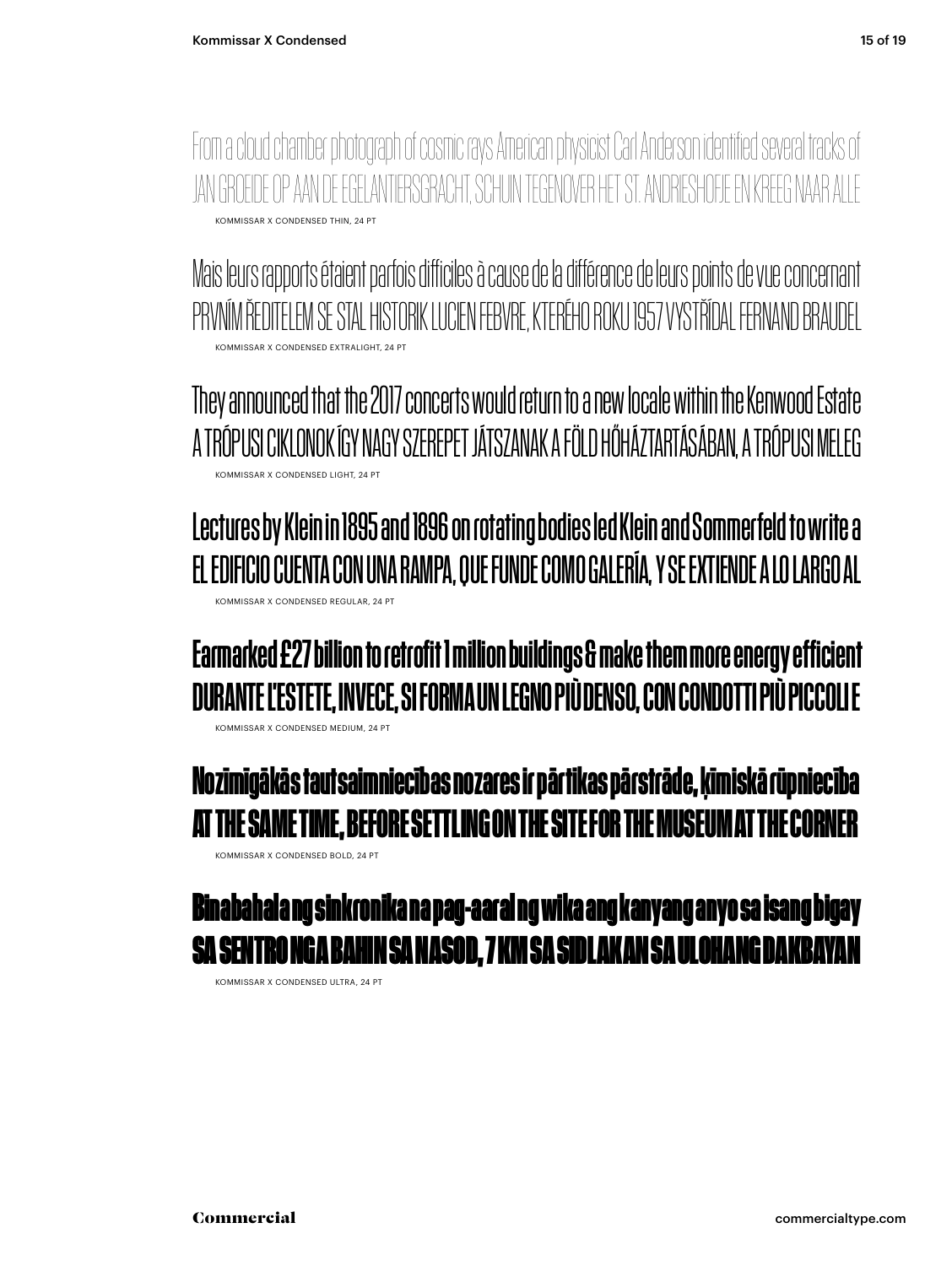#### During the construction of Harewood House KOMMISSAR X CONDENSED THIN, 50 PT

In 1959, the museum moved to its current KOMMISSAR X CONDENSED EXTRALIGHT, 50 PT

#### O lună mai târziu, la aniversarea a 5 ani

MMISSAR X CONDENSED LIGHT, 50 PT

### A criação de uma seção dedicada à

KOMMISSAR X CONDENSED REGULAR

#### Hendur leiðsögn doktorsverkefna

MMISSAR X CONDENSED MEDIUM, 50 PT

### **Était l'une des rares personnes à**

KOMMISSAR X CONDENSED BOLD, 50 PT

#### The unification of Buda & Óbuda

KOMMISSAR X CONDENSED ULTRA, 50 PT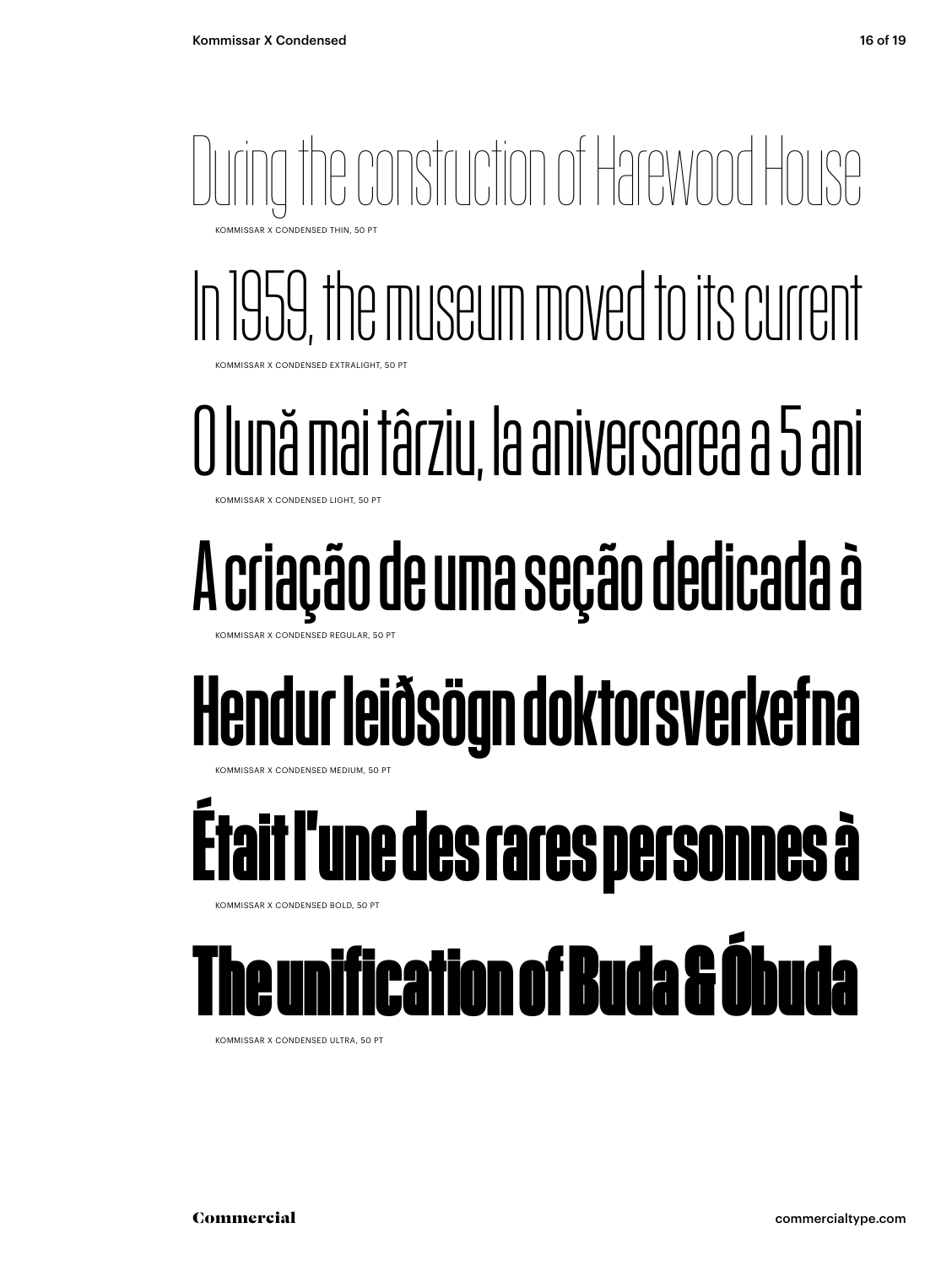| <b>UPPERCASE</b>                       | <b>ABCDEFGHIJKLMNOPQRSTUVWXYZ</b>                                                                                    |  |  |  |  |
|----------------------------------------|----------------------------------------------------------------------------------------------------------------------|--|--|--|--|
| LOWERCASE                              | abcdefghijklmnopqrstuvwxyz                                                                                           |  |  |  |  |
| STANDARD PUNCTUATION                   | j!¿?:---()[]{}/ \&@*""''.,,«»‹› \$•¶†‡@®™                                                                            |  |  |  |  |
| ALL CAP PUNCTUATION                    | $\mathbf{R}$                                                                                                         |  |  |  |  |
| PROPORTIONAL LINING<br>default figures | \$£&¥1234567890¢f%% <sup>a0#</sup> "<+=-*÷>                                                                          |  |  |  |  |
| PREBUILT FRACTIONS                     | $\frac{1}{2}$ $\frac{1}{3}$ $\frac{2}{3}$ $\frac{1}{4}$ $\frac{3}{4}$                                                |  |  |  |  |
| <b>ACCENTED UPPERCASE</b>              | ÁÂÀÄÅÃĂĀĄÅÆÆÇĆČĈĊĎĐÉÊÈËĔĖĘĞĜĢĠĦĤĨÎÌĬĪĮĨĨĴĶŁĹĽ<br><b>ĮĿÑŃŇŅŊÓÔŎŎŐŐŎØŔŒŔŘŖŠŚŞŜŞÞŤŢŦÚÛÙŬŬŰŨŲŮŨŴ</b><br>ŴŴŴÝŶŶŸIJŽŹŻ     |  |  |  |  |
| <b>ACCENTED LOWER CASE</b>             | áâàäåãăāaåææçcčccddděêèëëeeçğĝgghhifiìiiijïíjj<br>ķłllll ñnňn'nnóôdööőöøøærreBšssssbt't túûùüŭüüyů<br>ŨŴŴŴŴÝŶŸŸijŽŹŻ |  |  |  |  |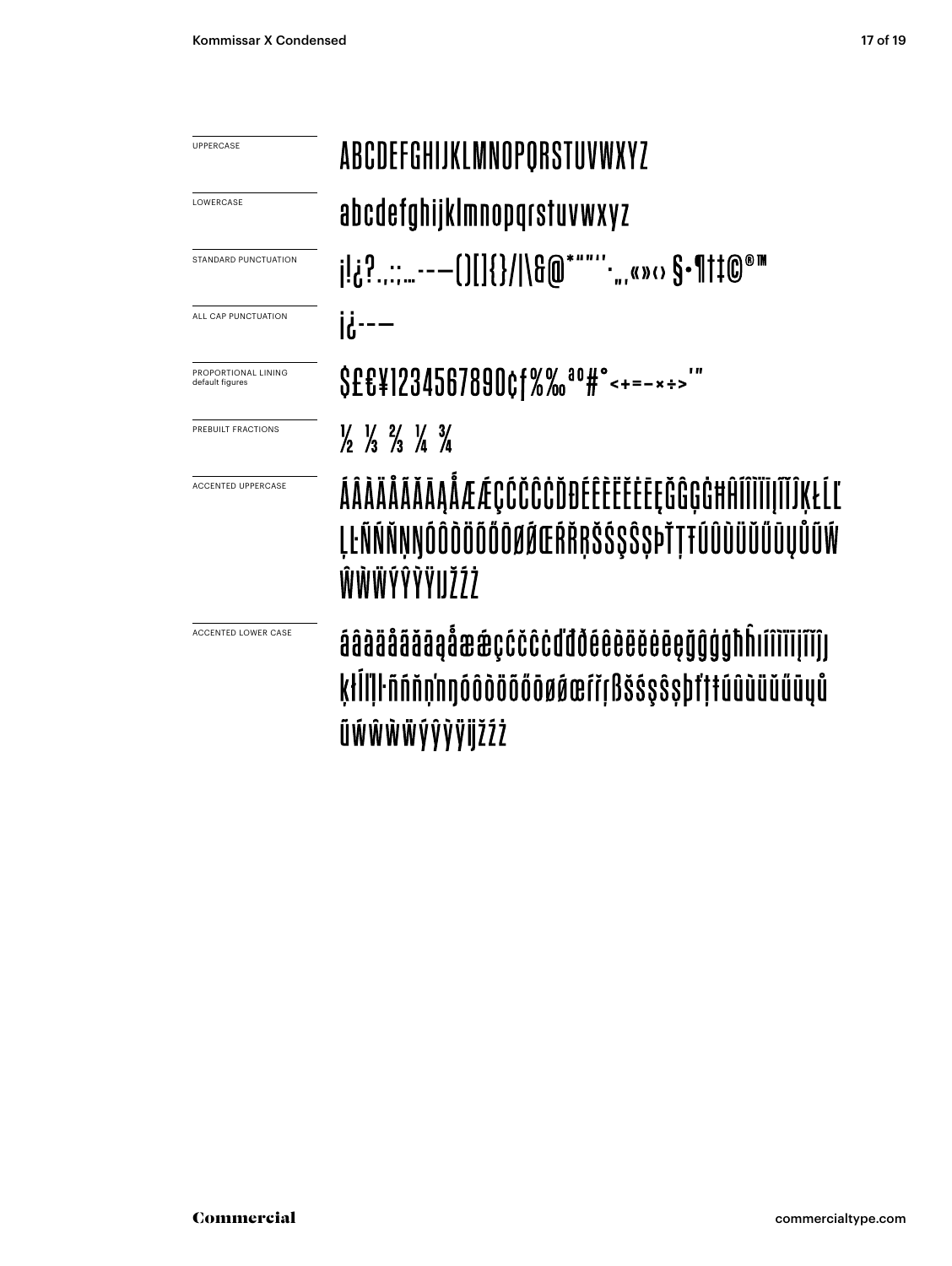|                                                       | <b>DEACTIVATED</b><br>$i$ :Fish & Chips $-$ £4.65!? |                                  |                                                                        |                                  |  |
|-------------------------------------------------------|-----------------------------------------------------|----------------------------------|------------------------------------------------------------------------|----------------------------------|--|
| <b>OPENTYPE FEATURES</b><br><b>FAMILY WIDE</b>        |                                                     |                                  | <b>ACTIVATED</b><br><b><i><u> ¿!FISH &amp; CHIPS — £4,65!?</u></i></b> |                                  |  |
| ALL CAPS<br>moves punctuation up                      |                                                     |                                  |                                                                        |                                  |  |
| PROPORTIONAL LINING<br>default figures                | Sale:<br>Now:                                       | \$3,460 £1,895<br>\$7,031 £9,215 | Sale:<br>Now:                                                          | \$3,460 £1,895<br>\$7,031 £9,215 |  |
| <b>FRACTIONS</b><br>prebuilt 1/2 1/3 1/4 1/4          | 9 1/2 kg of 3/4-sized models                        |                                  | $9\%$ kg of $\frac{3}{4}$ -sized models                                |                                  |  |
| <b>LANGUAGE FEATURE</b><br>Română (Romanian) s accent | ÎNSUȘI lărgește științifice                         |                                  | ÎNSUȘI lărgește științifice                                            |                                  |  |